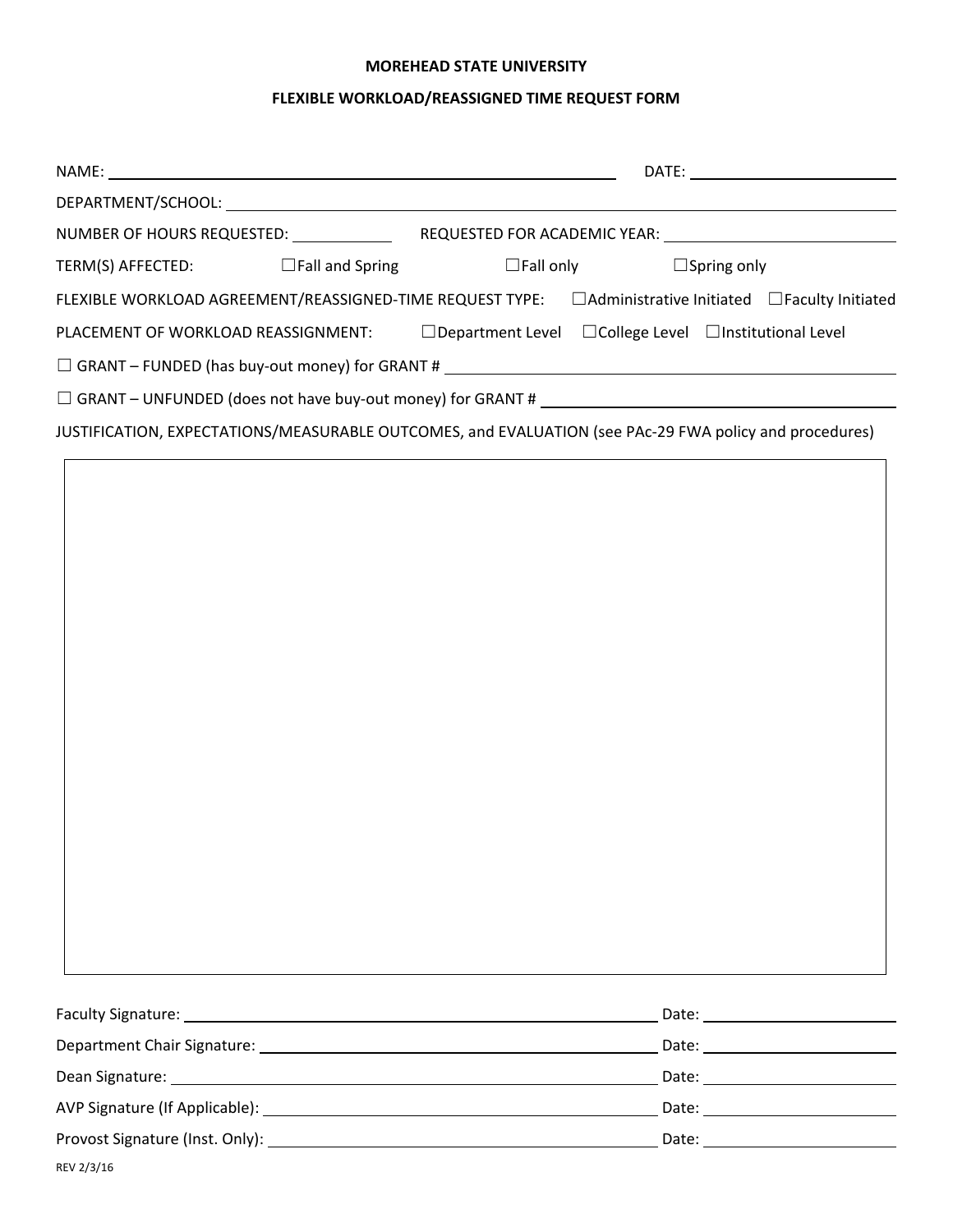# JUSTIFICATION, EXPECTATIONS/MEASURABLE OUTCOMES, and EVALUATION (continued)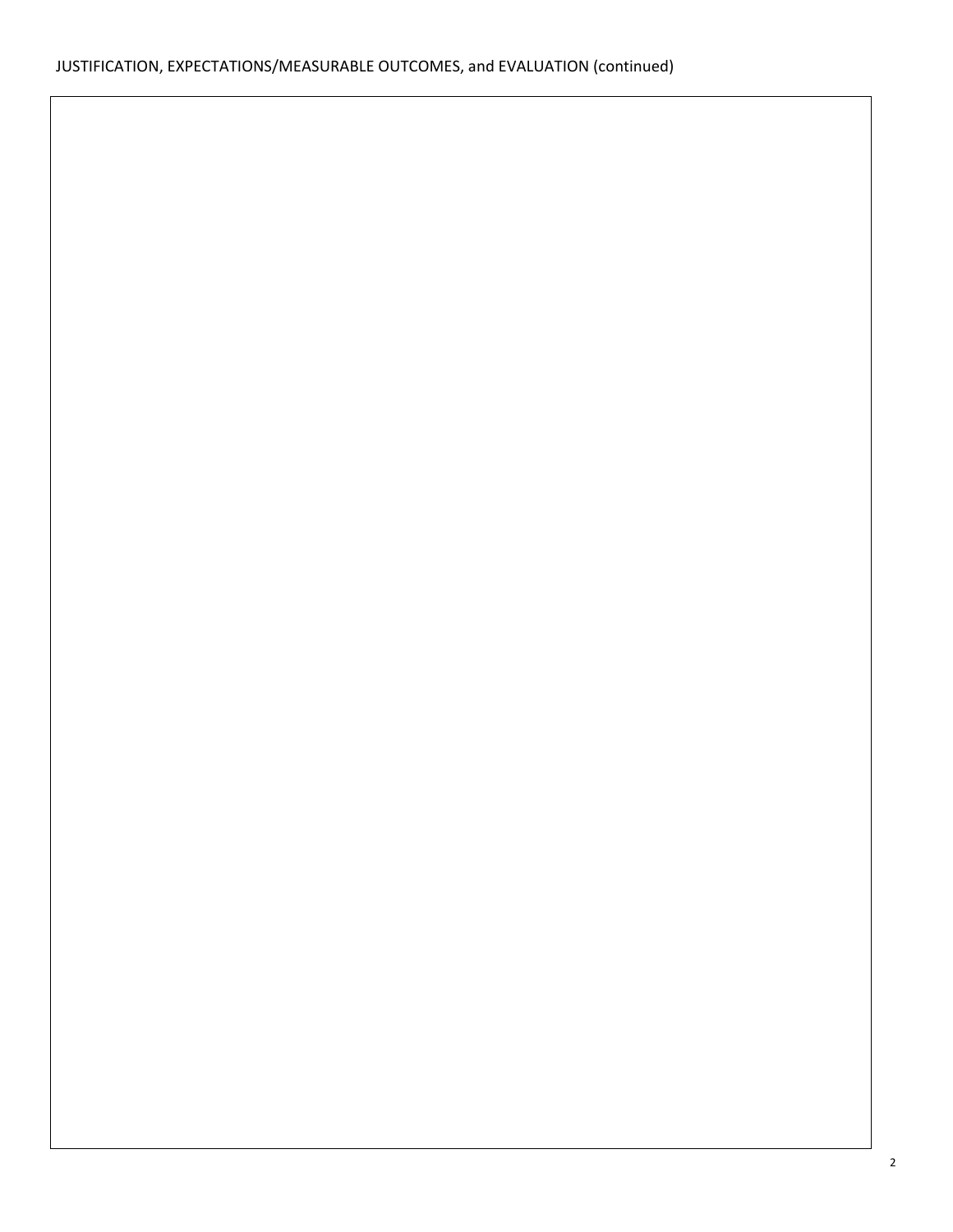### **FLEXIBLE WORKLOAD AGREEMENTS**

(from PAc‐29: Faculty Workload)

Tenured and tenure‐track faculty are eligible to participate in or request a Flexible Workload Agreement (FWA) to provide time to allow them to pursue their strengths to the greatest extent possible in support of the University. The FWA may be administrative-initiated or faculty-initiated. Under normal circumstances, instructors are not eligible to request a faculty‐initiated FWA.

## **ADMINISTRATIVE‐INITIATED FWA:**

An administrative‐initiated FWA may be proposed to any full‐time faculty member by the immediate supervisor to address instructional or operational needs of the program, department, school, college, or the University. An administrative-initiated FWA shall include the methods for evaluating the faculty member's planned activities during the period covered by the FWA. Administrative‐initiated FWAs require written justification by the immediate supervisor and subsequent approval by the faculty member before implementation.

If the faculty member and supervisor(s) cannot reach an agreement for an administrative‐initiated FWA, then the supervisor's immediate supervisor will negotiate an acceptable FWA consistent with the faculty member's request and program/department/school needs.

A faculty member has the right to refuse an administrative‐initiated FWA.

# **FACULTY‐INITIATED FWA:**

Tenured and tenure‐track faculty may submit to their immediate supervisor a request for a faculty‐ initiated FWA to support planned activities in the areas of teaching, scholarship, and service for the next calendar year. Such FWA requests shall include the methods for evaluating those activities and the weight that each area will carry in evaluating the faculty member's performance during the period covered by the FWA.

Tenured faculty may submit to their immediate supervisor a request to increase or decrease their instructional responsibilities in exchange for a reduction or increase, respectively, in the FEP performance expectations in the area of scholarship. Tenured faculty may not request a FWA to reduce their FEP performance expectations in the area of service.

Tenure-track faculty may submit to their immediate supervisor a request to decrease their instructional or service responsibilities in exchange for an increase in the FEP performance expectations in the area of scholarship. Tenure‐track faculty cannot request a FWA to reduce their FEP performance expectations in the area of scholarship or to reduce their teaching load below 12 hours per academic year.

If the faculty member and supervisor(s) cannot reach an agreement for a faculty-initiated FWA, then the supervisor's immediate supervisor will negotiate an acceptable FWA consistent with the faculty member's request and program/department/school needs.